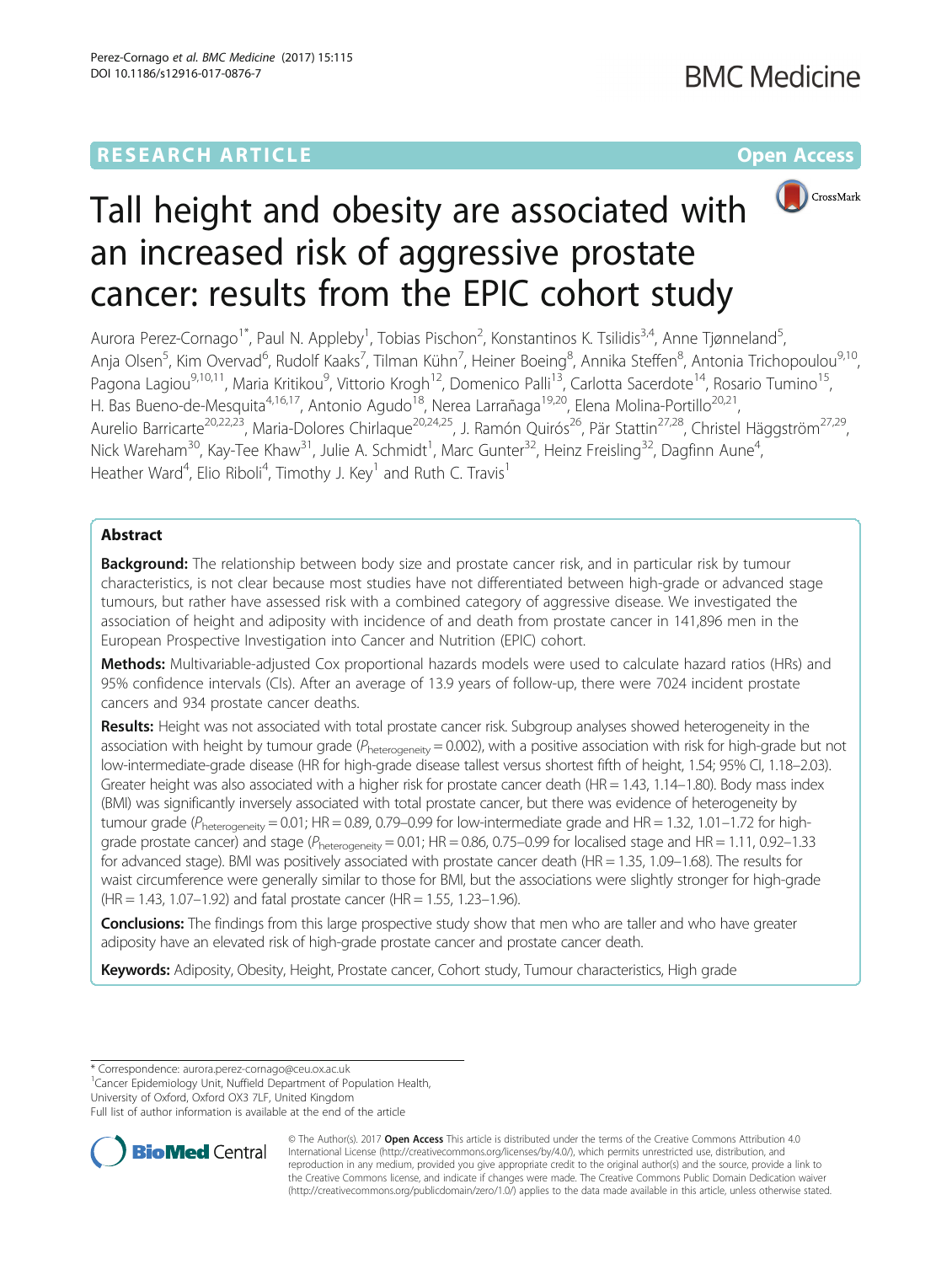# Background

Prostate cancer is the most common cancer in men in Europe, and the second most frequently diagnosed cancer in men worldwide [[1](#page-8-0)]. While relatively little is known about prostate cancer aetiology, hormones have been implicated; for example, circulating insulinlike growth factor I (IGF-I) concentrations are associated with prostate cancer risk [[2](#page-8-0)]. A relatively large body size has been proposed to influence several metabolic and hormonal mechanisms that can promote cancer development [[3\]](#page-8-0). With increasing global rates of overweight and obesity [\[4\]](#page-8-0), the potential role of obesity in carcinogenesis has become a significant public health concern.

Several prospective studies have investigated the association of body size with the development of prostate cancer [[3,](#page-8-0) [5](#page-9-0)–[11\]](#page-9-0). The results have suggested differences in associations of body size with risk according to prostate tumour characteristics [[12](#page-9-0)], but relatively few studies have investigated whether body size is related to a higher risk of clinically relevant aggressive prostate cancer [[3,](#page-8-0) [7](#page-9-0)–[9\]](#page-9-0). The latest World Cancer Research Fund meta-analysis reported that height was related to total prostate cancer and 'advanced' prostate cancer, including as 'advanced' prostate cancer various aggressive forms of the disease, but not differentiating between stage, grade and prostate cancer death because of the small number of available studies with data on these separate outcomes [[12](#page-9-0)]. This meta-analysis also reported that obesity was associated with 'advanced' prostate cancer. The latest meta-analysis published in a peer-reviewed journal classified incident prostate cases into two categories ('localised' or 'advanced') using a combination of Gleason score, World Health Organization (WHO) grading system, tumour node metastasis (TNM) stage, Jewett–Whitmore staging system and prostate-specific antigen (PSA) levels [[13](#page-9-0)]. Therefore, more studies of the association of body size with prostate cancer separately by both grade and stage are needed.

The current study is an extended analysis of the association between body size and prostate cancer incidence in the European Prospective Investigation into Cancer and Nutrition (EPIC), with an additional 5 years of follow-up (13.9 compared to 8.5 years in the previous publication) and almost three times the number of incident cases (7024 compared to 2446 cases, including 726 compared to 580 high grade, and 1388 compared to 499 advanced stage cases), and a substantial number of deaths from prostate cancer  $(n = 934)$ [[14](#page-9-0)]. Herein, we sought to examine the association of height and adiposity at baseline with both prostate cancer risk by tumour characteristics and with prostate cancer death.

# **Methods**

# Study cohort

EPIC is a multicentre prospective cohort study designed to investigate the relationships between diet, lifestyle, environmental factors and cancer risk. All participants gave informed consent, and approval of the study was obtained from the Internal Review Board of the International Agency for Research on Cancer (Lyon, France) and from ethics committees at the participating institutions. The full list of all local ethics committees is provided in Additional file [1](#page-7-0): Table S1. The methods of recruitment (questionnaires, anthropometric measurements and blood samples) and study design have been previously described [\[15\]](#page-9-0). The EPIC cohort consists of 519,978 participants (of whom approximately 150,000 are men) from 23 centres in 10 European countries. Nearly all EPIC participants are white European. In the present study, we describe data for men from 19 centres in 8 of these countries; no data were available for France, Naples (Italy), Norway, and Utrecht (Netherlands) because these sub-cohorts only included women. Men were not eligible for this analysis if they had previously been registered as having cancer at the time of completing the baseline questionnaire (other than non-melanoma skin cancer), if they had missing dates of prostate cancer diagnosis or followup, or if they had no anthropometric data. The study cohort for these analyses comprised 141,896 men.

#### Follow-up for prostate cancer incidence and vital status

Follow-up for incident prostate cancer was provided through record linkage to population cancer registries in Denmark, Italy, the Netherlands, Spain, Sweden and the United Kingdom. In Germany and Greece, follow-up was active and a combination of methods was used, including health insurance records, municipality registries, hospital- or physician-based cancer and pathology registries, and active follow-up of study participants and their next of kin; self-reported incident cancers were verified through medical records. Vital status follow-up was collected by record linkage with regional and/or national mortality registries or by active follow-up (in Germany and Greece). A total of 7024 men developed malignant prostate cancer (code: C61) according to the 10th Revision of the International Statistical Classification of Diseases, Injuries and Causes of Death [[16\]](#page-9-0).

Data on TNM stage and histological grade were collected from each centre, where possible. Grade was stratified as low-intermediate (Gleason score of < 8 or grade coded as well, moderately or poorly differentiated;  $n = 3749$ ) or high grade (Gleason score of  $\geq 8$ , or grade coded as undifferentiated;  $n = 726$ ) (Additional file [1:](#page-7-0) Table S2). Advanced stage cases were tumours that had spread beyond the prostate at diagnosis  $(T_3-T_4$  and/or  $N_1-N_3$  and/or  $M_1$ , and/or stage coded in the recruitment centre as metastatic,  $n = 1388$ ).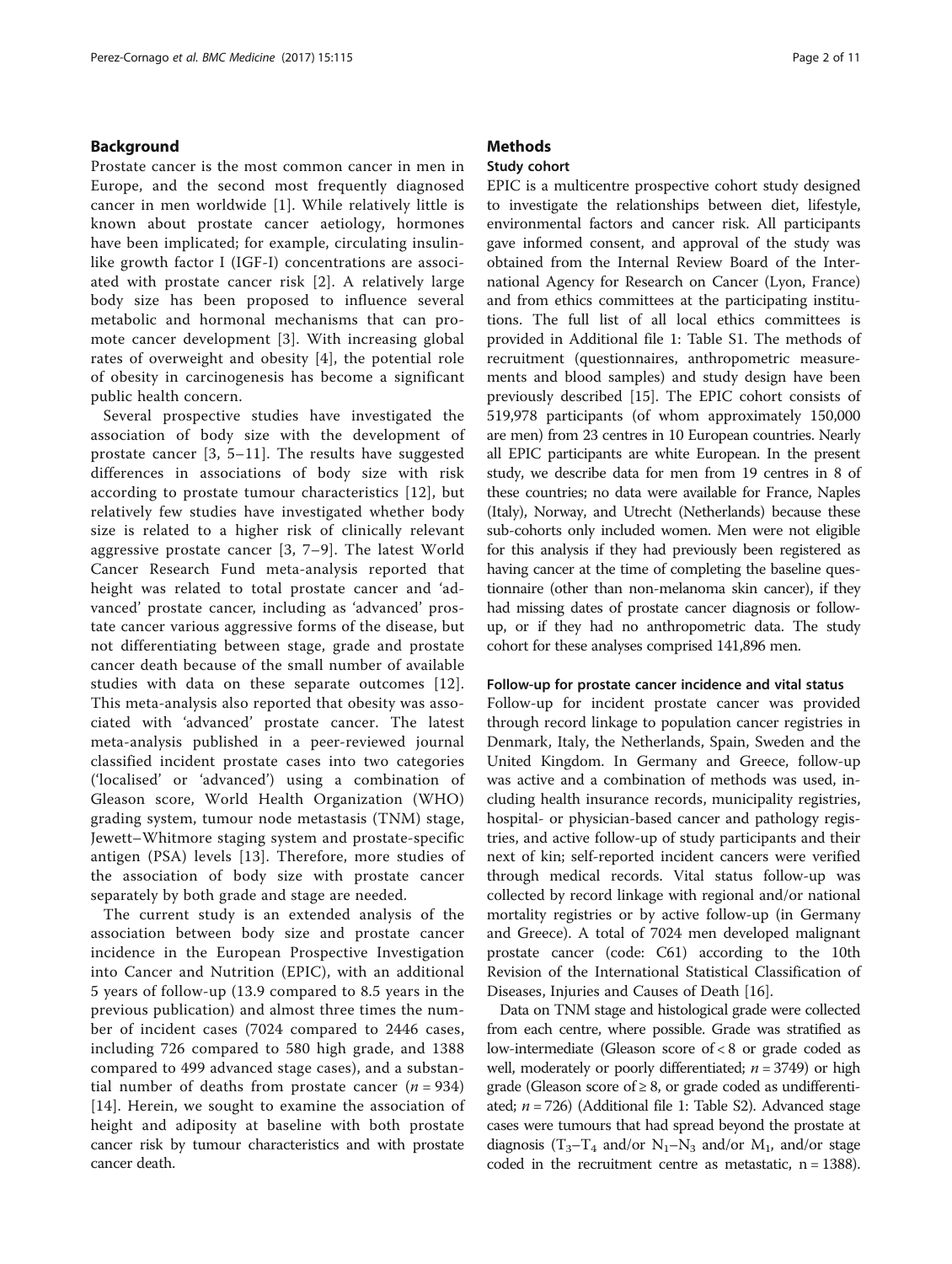Localised stage cases were those confined within the prostate and with no metastases at diagnosis (TNM staging score of  $\leq T_2$  and N<sub>0</sub>/N<sub>x</sub> and M<sub>0</sub>, or stage coded in the recruitment centre as localised,  $n = 2634$ ). Fatal cases were men who died of prostate cancer ( $n = 934$ ).

# Assessment of anthropometrics and other predictor variables

The anthropometry protocols in the EPIC study centres have been previously described in detail [[17](#page-9-0)]. Anthropometric data were directly measured by trained study personnel in most of the participants, but it was self-reported in the majority of participants from EPIC-Oxford, although the accuracy of these self-reported data has been validated [[18\]](#page-9-0). Briefly, weight and height were measured with participants wearing no shoes. Body mass index (BMI) was calculated as weight in kilograms divided by height in metres squared (kg/m<sup>2</sup>). Waist circumference was measured either at the narrowest torso circumference or at the midpoint between the lower ribs and iliac crest or a combination of these methods. Hip circumference was measured at the level of the largest lateral extension of the hips or over the buttocks. To compute the waist to hip ratio (WHR), waist circumference was divided by hip circumference. Each participant's anthropometric data were corrected for the clothing worn during measurement in order to reduce heterogeneity due to protocol differences between centres [[17\]](#page-9-0). Weight, height, waist circumference and hip circumference were missing for 640 (0.4%), 391 (0.3%), 13,285 (9.3%) and 15,657 (11.0%) participants, respectively, and these individuals were not included in analyses that include these variables.

Baseline data on lifestyle, health status and sociodemographic characteristics were collected via standardised questionnaires, including diet, medical history, lifetime history of tobacco smoking and alcoholic beverage consumption, physical activity [[19](#page-9-0)], marital status, occupational history and level of education [[15](#page-9-0)]. However, screening data were not available in these analyses.

# Statistical analysis

Analyses of the association of anthropometric factors and covariates with prostate cancer risk were conducted by using Cox proportional hazards regression, and hazard ratios (HRs) and 95% confidence intervals (CIs) were calculated. The date of last follow-up ranged from January 2011 in Germany to October 2013 in Spain. Age was used as the underlying time variable and data were stratified by centre and age at recruitment (<50, 50– 54.9, 55–59.9, 60–64.9, 65–69.9, and ≥ 70 years) in all models. Entry time was defined as age at recruitment, while exit time was age at censoring (i.e. age at last follow-up, first diagnosis of incident cancer, loss to follow-up or death, whichever came first). Exit time for the analysis of prostate cancer death was age when participants died due to the prostate tumour or censoring (other cause of death, lost to follow-up or end of followup period for each centre, whichever was first). To check for violation of the proportional hazards assumption we used time-varying covariates and the Schoenfeld residuals, which indicated no evidence of deviation from the proportional hazards assumption. Potential non-linear associations between the anthropometric variables and prostate cancer risk were evaluated using likelihood ratio tests comparing the model with the anthropometric variable entered as an ordered categorical (ordinal) variable to a nested model with the categorical variable treated as continuous, and no evidence of non-linearity was observed. Tests for linear trend were conducted using continuous values for each anthropometric variable. Multivariable models were adjusted for known or suspected risk factors for prostate cancer, including education level (less than university, university graduate, missing), smoking status (never, former, current, missing), marital status (married, not married, missing), diabetes (yes, no, missing), and physical activity (inactive, moderately inactive, moderately active, active, missing) [[20](#page-9-0)].

The following categories for the main exposure variables were used: (1) height (fifths, and per 10 cm increase); (2) BMI (fifths, per 5 kg/m<sup>2</sup> increase, and as predefined WHO categories [[21](#page-9-0)] (<25, 25–29.9, and ≥ 30 kg/m<sup>2</sup> )); and (3) waist circumference (fifths, per 10 cm increase, and as predefined WHO categories [[22](#page-9-0)] (<94, 94-101.9,  $\geq$  102 cm)). The secondary exposure variables were: (1) hip circumference (fifths, and per 10 cm increase) and (2) WHR (fifths, per 0.1 unit increase, and as predefined WHO categories [[22](#page-9-0)]  $(<0.90, \geq 0.90)$ ). The fifths were based on fifths of the distribution among non-cases.

Likelihood ratio tests were used to examine the heterogeneity of the associations of the anthropometric variables with risk of prostate cancer categorised according to histological grade (low-intermediate or high grade) and prostate tumour stage (localised or advanced). For this, we fitted stratified Cox models based on competing risks and compared the risk coefficients and standard errors in the subgroups of interest after excluding cases of unknown stage or grade, as appropriate [[23](#page-9-0)].

We also conducted supplementary analyses restricted to high-grade tumours and prostate cancer death to further examine the results from the main analysis. Tests for heterogeneity of trends for the case-defined characteristics (age at diagnosis (<65,  $\geq$  65 years) and time between blood collection and diagnosis ( $\langle 5, \rangle$  = 5 years)) were obtained by fitting separate models for each subgroup and assuming independence of the HRs using a competing risk approach. For the non-case-defined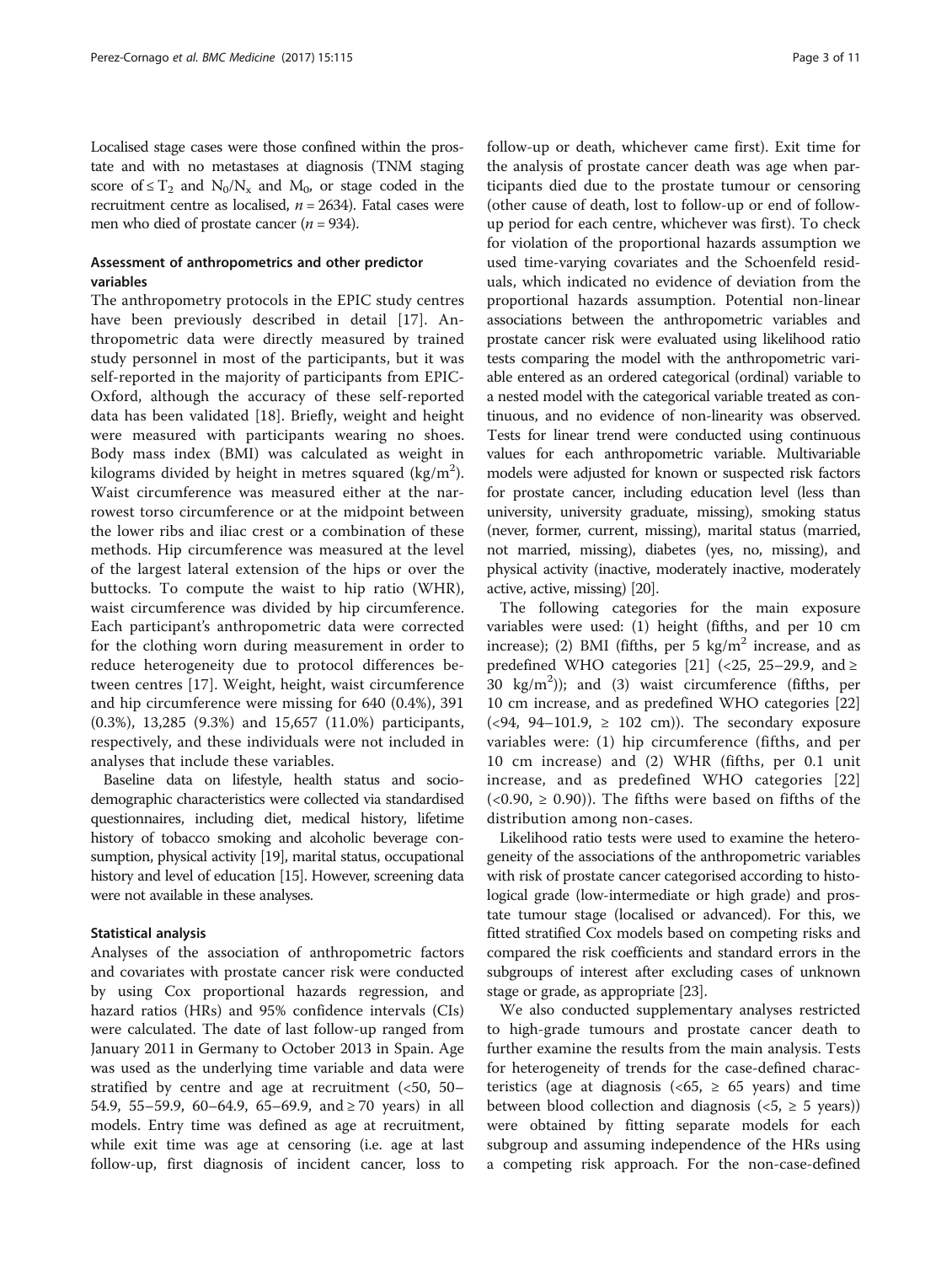factors (e.g. age at recruitment ( $<60$ ,  $\geq 60$  years)), the test for heterogeneity was assessed by using a likelihood ratio test to compare the Cox models with and without interaction terms for the anthropometric variable and the relevant factor.

Sensitivity analyses was also performed by excluding extreme values (percentiles outside 1–99); additionally adjusting for total intake of energy, alcohol, fruit and vegetables, red meat, processed meat, protein from dairy sources or height; excluding men with missing values for the main covariates; and using the waist circumferenceadjusted residuals of BMI and the BMI-adjusted residuals of waist circumference by regressing these variables in a linear regression model and using the residuals (that are statistically independent of waist circumference or BMI, respectively), as the exposures of interest [[24\]](#page-9-0).

Statistical analyses were performed with the Stata 14.0 statistical software package 16. All tests of statistical significance were two-sided and P values below 0.05 were considered significant.

# Results

After an average of 13.9 years of follow-up, a total of 7024 men were diagnosed with prostate cancer among the 141,896 men included in this study. Among the total cases, there were 934 deaths from prostate cancer. The mean age at diagnosis was 67.8 years (range, 41–95 years). The main baseline characteristics of the participants according to categories of BMI (<25, 25–29.9 and  $\geq$  30 kg/ m<sup>2</sup>) are shown in Table 1 (and by height and waist circumference in Additional file [1:](#page-7-0) Tables S3 and S4; the distribution of the study participants and of prostate cancer cases by country is shown in Additional file [1:](#page-7-0) Table S5). Participants with obesity at baseline were more likely to be older, former smokers, moderately inactive and with a lower level of education than were men of normal BMI. Men with obesity were more likely to be missing information on marital status, but of those men who provided information on marital status at recruitment, men with obesity were more likely to be married.

The relationship of height with prostate cancer risk is shown in Table [2.](#page-4-0) When we compared the highest fifth with the lowest, height was not associated with total prostate cancer risk (HR = 1.06, 95% CI, 0.97–1.15;  $P_{\text{trend}} =$ 0.3). There was evidence of heterogeneity by tumour grade ( $P_{\text{heterogeneity}} = 0.002$ ), with height being positively associated with high-grade disease (HR = 1.54, 1.18–2.03;  $P_{\text{trend}} = 0.006$ , but not low-intermediate-grade disease  $(HR = 0.96, 0.86 - 1.08; P<sub>trend</sub> = 0.2)$ . Taller height was also associated with a higher risk for prostate cancer death  $(HR = 1.43, 1.14-1.80; P<sub>trend</sub> = 0.001)$ . The risks of highgrade disease and prostate cancer death increased by 21%  $(HR = 1.21, 1.06-1.38)$  and 17%  $(HR = 1.17, 1.04-1.31)$ , respectively, with every 10 cm increment in height.

| <b>Table 1</b> Baseline characteristics of male participants according |
|------------------------------------------------------------------------|
| to body mass index (BMI) categories in the European                    |
| Prospective Investigation into Cancer and Nutrition (EPIC) study       |

|                                      | BMI ( $kg/m2$ ) |               |               |
|--------------------------------------|-----------------|---------------|---------------|
| Characteristic                       | $<$ 25          | $25 - 29.9$   | $\geq$ 30     |
| Number of men                        | 50,678          | 68,736        | 21,698        |
| Age at baseline, <sup>a</sup> years  | 50.0 (11.2)     | 52.5 (9.4)    | 53.3 (8.9)    |
| Age at diagnosis, <sup>a</sup> years | 67.7 (6.9)      | 68.0(6.5)     | 67.7(6.3)     |
| Smoking status, N (%)                |                 |               |               |
| Never smoker                         | 19,156 (37.8)   | 21,354 (31.1) | 5914 (27.3)   |
| Former smoker                        | 15,113 (29.8)   | 26,916 (39.2) | 9162 (42.2)   |
| Current smoker                       | 15,749 (31.1)   | 19,480 (28.3) | 6327 (29.2)   |
| Unknown                              | 660 (1.3)       | 986 (1.4)     | 295 (1.4)     |
| Physical activity, N (%)             |                 |               |               |
| Inactive                             | 8141 (16.1)     | 12,998 (18.9) | 5309 (24.5)   |
| Moderately inactive                  | 15,452 (30.5)   | 21,203 (30.8) | 6506 (30.0)   |
| Moderately active                    | 12,597 (24.9)   | 16,636 (24.2) | 5046 (23.3)   |
| Active                               | 13,135 (25.9)   | 16,487 (24.0) | 4539 (20.9)   |
| Unknown                              | 1353 (2.7)      | 1412 (2.1)    | 298 (1.4)     |
| Diabetes at baseline, N (%)          |                 |               |               |
| No                                   | 48,380 (95.5)   | 64,886 (94.4) | 19,692 (90.8) |
| Yes                                  | 1088(2.1)       | 2424 (3.5)    | 1542 (7.1)    |
| Unknown                              | 1210 (2.4)      | 1426(2.1)     | 464 (2.1)     |
| Education, N (%)                     |                 |               |               |
| Below degree level                   | 32,488 (64.1)   | 50,091 (72.9) | 17,485 (80.6) |
| Degree level                         | 16,644 (32.8)   | 16,919 (24.6) | 3730 (17.2)   |
| Unknown                              | 1546 (3.1)      | 1726 (2.5)    | 483 (2.2)     |
| Marital status, N (%)                |                 |               |               |
| Married                              | 29,318 (57.9)   | 38,540 (56.1) | 11,029 (50.8) |
| Not married                          | 9154 (18.1)     | 7209 (10.5)   | 2099 (9.7)    |
| Unknown                              | 12,206 (24.1)   | 22,987 (33.4) | 8570 (39.5)   |
| Height, <sup>a</sup> cm              | 176.2(7.2)      | 174.3(7.2)    | 172.6(7.6)    |
| BMI, <sup>a</sup> kg/m <sup>2</sup>  | 23.0(1.6)       | 27.2(1.4)     | 32.6(2.7)     |
| Weight, <sup>a</sup> kg              | 71.3 (7.3)      | 82.7 (7.7)    | 97.3 (11.4)   |
| Waist circumference, <sup>a</sup> cm | 85.8 (6.2)      | 96.2(6.2)     | 109.0(8.2)    |
| Hip circumference, <sup>a</sup> cm   | 95.6 (4.6)      | 101.6(4.7)    | 109.7(6.6)    |
| Waist to hip ratio <sup>a</sup>      | 0.899 (0.056)   | 0.948 (0.054) | 0.995 (0.057) |

a Values are means (SD)

Total prostate cancer risk was inversely related to BMI and waist circumference (Table [3\)](#page-5-0); the HRs for highest fifth versus lowest were 0.90 (0.83–0.97,  $P_{trend}$  < 0.001) for BMI and 0.92 (0.84–1.00,  $P_{\text{trend}} = 0.01$ ) for waist circumference. However, the association of BMI and waist circumference with prostate cancer risk was found to differ between different prostate cancer tumour characteristics. For BMI and prostate cancer risk, there was evidence of heterogeneity by tumour grade ( $P_{\text{heterogeneity}} = 0.01$ ; HR = 0.89, 0.79–0.99 for low-intermediate-grade and  $HR = 1.32$ ,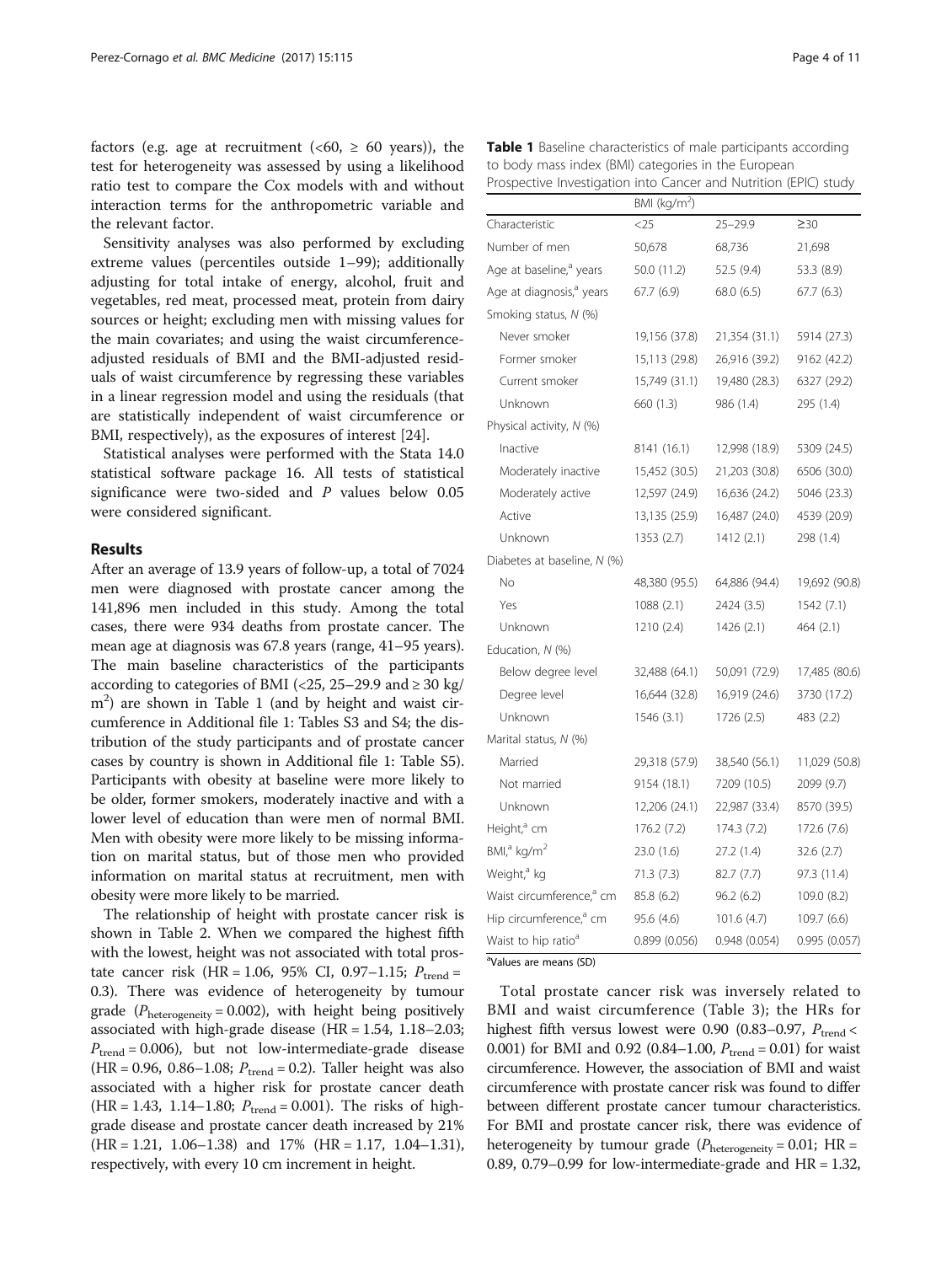| cases                                                                                                                                                                                                                                                                                                                                                                                                                                                                                                                                                                                                                                                                                                   | Fifths<br>No. of    |                        |                      |                        |                      |                          |                         | Continuous          |
|---------------------------------------------------------------------------------------------------------------------------------------------------------------------------------------------------------------------------------------------------------------------------------------------------------------------------------------------------------------------------------------------------------------------------------------------------------------------------------------------------------------------------------------------------------------------------------------------------------------------------------------------------------------------------------------------------------|---------------------|------------------------|----------------------|------------------------|----------------------|--------------------------|-------------------------|---------------------|
|                                                                                                                                                                                                                                                                                                                                                                                                                                                                                                                                                                                                                                                                                                         |                     |                        |                      |                        |                      |                          |                         | per 10 cm           |
| Height, cm                                                                                                                                                                                                                                                                                                                                                                                                                                                                                                                                                                                                                                                                                              | £                   | HR (95% CI)            | HR (95% CI)          | HR (95% CI)            | HR (95% CI)          | P for trend <sup>1</sup> | P for het. <sup>2</sup> |                     |
| Median (range)                                                                                                                                                                                                                                                                                                                                                                                                                                                                                                                                                                                                                                                                                          | 165.2 (115.0-168.5) | 71.0 (168.5-173.0)     | 175.0 (173.0-176.7)  | 178.9 (176.7-181.0)    | 184.2 (181.0-210.0)  |                          |                         |                     |
| 7010<br>Total prostate cancer                                                                                                                                                                                                                                                                                                                                                                                                                                                                                                                                                                                                                                                                           | $1.00 \text{ ref}$  | $.04(0.96 - 1.12)$     | $1.02(0.94 - 1.10)$  | $1.02(0.94 - 1.10)$    | $1.06(0.97 - 1.15)$  | 03                       |                         | 1.02 (0.98-1.06)    |
| Grade                                                                                                                                                                                                                                                                                                                                                                                                                                                                                                                                                                                                                                                                                                   |                     |                        |                      |                        |                      |                          |                         |                     |
| 3740<br>Low-intermediate                                                                                                                                                                                                                                                                                                                                                                                                                                                                                                                                                                                                                                                                                | $1.00$ ref          | $0.96$ $(0.87 - 1.06)$ | $0.97(0.88 - 1.08)$  | $0.91$ $(0.82 - 1.01)$ | $0.96(0.86 - 1.08)$  | $\Omega$                 |                         | $0.97(0.92 - 1.03)$ |
| 726<br>High                                                                                                                                                                                                                                                                                                                                                                                                                                                                                                                                                                                                                                                                                             | $1.00$ ref          | $30(1.02 - 1.66)$      | $1.39(1.08 - 1.79)$  | $1.35(1.04 - 1.74)$    | $1.54(1.18 - 2.03)$  | 0.006                    | 0.002                   | $1.21(1.06 - 1.38)$ |
| Stage                                                                                                                                                                                                                                                                                                                                                                                                                                                                                                                                                                                                                                                                                                   |                     |                        |                      |                        |                      |                          |                         |                     |
| 2632<br>Localised                                                                                                                                                                                                                                                                                                                                                                                                                                                                                                                                                                                                                                                                                       | $1.00 \text{ ref}$  | $(21.1-1.9)2$          | $1.01 (0.89 - 1.14)$ | $0.93(0.82 - 1.06)$    | $1.01 (0.88 - 1.16)$ | 07                       |                         | $0.98(0.92 - 1.05)$ |
| 1387<br>Advanced                                                                                                                                                                                                                                                                                                                                                                                                                                                                                                                                                                                                                                                                                        | $1.00$ ref          | $0.04(0.88 - 1.24)$    | $1.11(0.92 - 1.32)$  | $1.13(0.95 - 1.35)$    | $1.09(0.90 - 1.32)$  | $\sim$<br>$\overline{0}$ |                         | $1.06(0.96 - 1.16)$ |
| 932<br>Prostate cancer deaths                                                                                                                                                                                                                                                                                                                                                                                                                                                                                                                                                                                                                                                                           | $1.00 \text{ ref}$  | $.13(0.92 - 1.39)$     | $1.17(0.94 - 1.46)$  | $1.13(0.91 - 1.41)$    | $1.43(1.14 - 1.80)$  | 0.001                    |                         | $1.17(1.04 - 1.31)$ |
| Cox regression analysis. All models are stratified by centre and age at recruitment and adjusted for education level (less than university, university graduate, missing), smoking status (never, former, current, missing),<br>P value from test for heterogeneity for the associations of height with risk of prostate cancer categorised according to prostate tumour grade (low-intermediate or high) and stage (localised or advanced)<br>marital status (married, not married, missing), diabetes (yes, no, missing), and physical activity (inactive, moderately inactive, moderately active, active, missing)<br>P values for trend are obtained by entering the continuous height in the model |                     |                        |                      |                        |                      |                          |                         |                     |

<span id="page-4-0"></span>Perez-Cornago et al. BMC Medicine (2017) 15:115 **Page 5 of 11** Page 5 of 11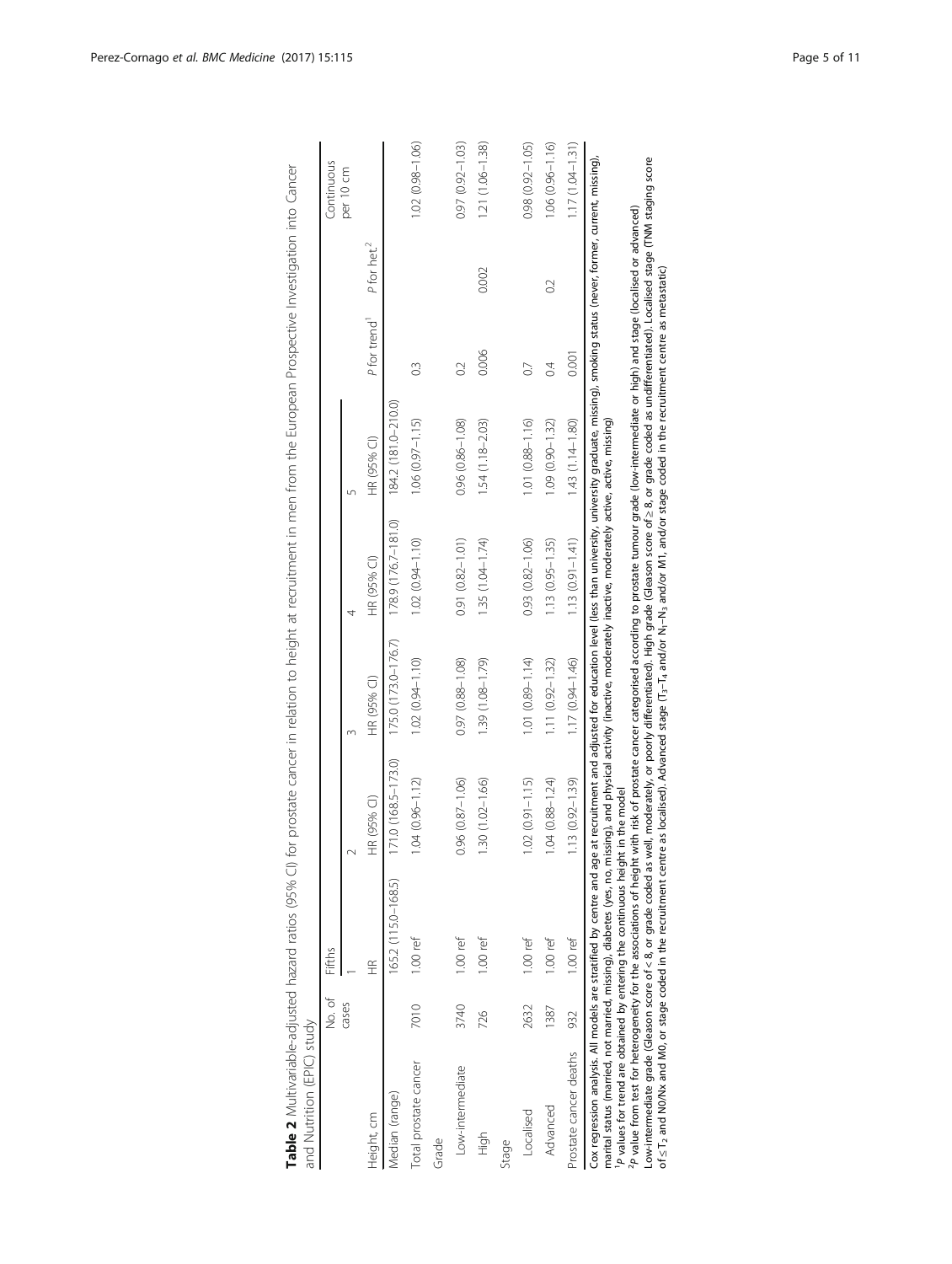|                        | No. of          | Fifths             |                        |                     |                     |                     | P for trend <sup>1</sup> | P for het. <sup>2</sup> |                                    |
|------------------------|-----------------|--------------------|------------------------|---------------------|---------------------|---------------------|--------------------------|-------------------------|------------------------------------|
|                        | cases           |                    | $\sim$                 | 3                   | 4                   | 5                   |                          |                         |                                    |
|                        |                 | E                  | HR (95% CI)            | HR (95% CI)         | HR (95% CI)         | HR (95% CI)         |                          |                         |                                    |
| BMI, kg/m <sup>2</sup> |                 |                    |                        |                     |                     |                     |                          |                         | Continuous per 5 kg/m <sup>2</sup> |
| Median (range)         |                 | 22.2 (12.7-23.5)   | 24.5 (23.5-25.3)       | 26.1 (25.3-27.0)    | 28.0 (27.0-29.2)    | 31.1 (29.2-68.4)    |                          |                         |                                    |
| Total prostate cancer  | 6991            | $1.00$ ref         | 0.99 (0.92-1.07)       | $1.04(0.96 - 1.12)$ | 0.94 (0.87-1.01)    | $0.90(0.83 - 0.97)$ | < 0.001                  |                         | 0.94 (0.90-0.98)                   |
| Grade                  |                 |                    |                        |                     |                     |                     |                          |                         |                                    |
| Low-intermediate       | 3727            | $1.00$ ref         | 0.98 (0.88-1.09)       | 1.08 (0.97-1.20)    | 0.90 (0.80-1.00)    | 0.89 (0.79-0.99)    | 0.001                    |                         | $0.92(0.87 - 0.98)$                |
| High                   | 720             | $1.00 \text{ ref}$ | $.38(1.07 - 1.77)$     | 1.30 (1.01-1.68)    | 1.32 (1.02-1.71)    | $1.32(1.01 - 1.72)$ | 0.07                     | 0.01                    | $1.10(0.97 - 1.25)$                |
| Stage                  |                 |                    |                        |                     |                     |                     |                          |                         |                                    |
| Localised              | 2622            | $1.00$ ref         | $(0.1 - 1.17)$         | $1.00(0.88 - 1.14)$ | 0.91 (0.80-1.03)    | 0.86 (0.75-0.99)    | 0.001                    |                         | $0.90(0.84 - 0.97)$                |
| Advanced               | 1384            | $1.00 \text{ ref}$ | $0.64(0.87 - 1.24)$    | $1.24(1.05 - 1.48)$ | 1.08 (0.90-1.29)    | $1.11(0.92 - 1.33)$ | $0.\overline{3}$         | 0.01                    | $1.05(0.96 - 1.15)$                |
| Prostate cancer deaths | 931             | $1.00$ ref         | $(5, 15, 0.93 - 1.42)$ | $1.20(0.97 - 1.48)$ | $1.05(0.84 - 1.31)$ | 1.35 (1.09-1.68)    | 0.01                     |                         | $1.14(1.02 - 1.27)$                |
| Waist, cm              |                 |                    |                        |                     |                     |                     |                          |                         | Continuous per 10 cm               |
| Median (range)         |                 | 82.5 (51.0-86.0)   | 89.0 (86.0-91.9)       | 94.0 (91.9-96.5)    | 99.5 (96.5-103.0)   | 108.0 (103.0-180.0) |                          |                         |                                    |
| Total prostate cancer  | 6352            | $1.00$ ref         | $.01(0.93 - 1.09)$     | 1.00 (0.93-1.09)    | 0.99 (0.91-1.07)    | $0.92(0.84 - 1.00)$ | 0.01                     |                         | $0.97(0.94 - 1.00)$                |
| Grade                  |                 |                    |                        |                     |                     |                     |                          |                         |                                    |
| Low-intermediate       | 3251            | $1.00 \text{ ref}$ | 0.97 (0.87-1.09)       | 0.97 (0.86-1.09)    | $0.95(0.85 - 1.06)$ | 0.87 (0.77-0.99)    | 0.003                    |                         | 0.95 (0.91-0.99)                   |
| High                   | $\overline{41}$ | $1.00$ ref         | $1.36(1.02 - 1.81)$    | $1.26(0.94 - 1.67)$ | 1.58 (1.20-2.08)    | $1.43(1.07 - 1.92)$ | 0.001                    | 0.002                   | $1.13(1.03 - 1.25)$                |
| Stage                  |                 |                    |                        |                     |                     |                     |                          |                         |                                    |
| Localised              | 2075            | $1.00$ ref         | $0.96$ $(0.82 - 1.11)$ | $0.96(0.83 - 1.11)$ | 0.93 (0.80-1.08)    | $0.89(0.76 - 1.03)$ | 0.03                     |                         | $0.96(0.91 - 1.01)$                |
| Advanced               | 1291            | $1.00 \text{ ref}$ | 20 (1.00-1.46)         | $1.17(0.97 - 1.41)$ | 1.30 (1.08-1.56)    | 1.08 (0.89-1.32)    | 0.2                      | $\overline{\circ}$      | $1.03(0.96 - 1.10)$                |
| Prostate cancer deaths | 877             | $1.00$ ref         | $21(0.96 - 1.53)$      | $1.03(0.81 - 1.31)$ | $1.28(1.02 - 1.61)$ | $1.55(1.23 - 1.96)$ | &0.001                   |                         | 1.18 (1.08-1.28)                   |

<span id="page-5-0"></span>Table 3 Multivariable-adjusted bazard ratios (95% Cl) for prostate cancer in relation to body mass index (BMI) and waist circumference at recruitment in men from the European Table 3 Multivariable-adjusted hazard ratios (95% CI) for prostate cancer in relation to body mass index (BMI) and waist circumference at recruitment in men from the European

<sup>2</sup>P value from test for heterogeneity for the associations of the anthropometric variable with risk of prostate cancer categorised according to prostate turnour grade (low-intermediate or high) and stage (localised <sup>2</sup>P value from test for heterogeneity for the associations of the anthropometric variable with risk of prostate cancer categorised according to prostate tumour grade (low-intermediate or high) and stage (localised or advanced) or advanced)

Low-intermediate grade (Gleason score of< 8, or grade coded as well, moderately, or poorly differentiated). High grade (Gleason score of ≥8, or grade coded as undifferentiated). Localised stage (TNM staging score<br>of ≤ T, Low-intermediate grade (Gleason score of < 8, or grade coded as well, moderately, or poorly differentiated). High grade (Gleason score of ≥ 8, or grade coded as undifferentiated). Localised stage (TNM staging score of ≤ T<sub>2</sub> and N0/Nx and M0, or stage coded in the recruitment centre as localised). Advanced stage (T<sub>3</sub>–T<sub>4</sub> and/or N1, and/or M1, and/or stage coded in the recruitment centre as metastatic)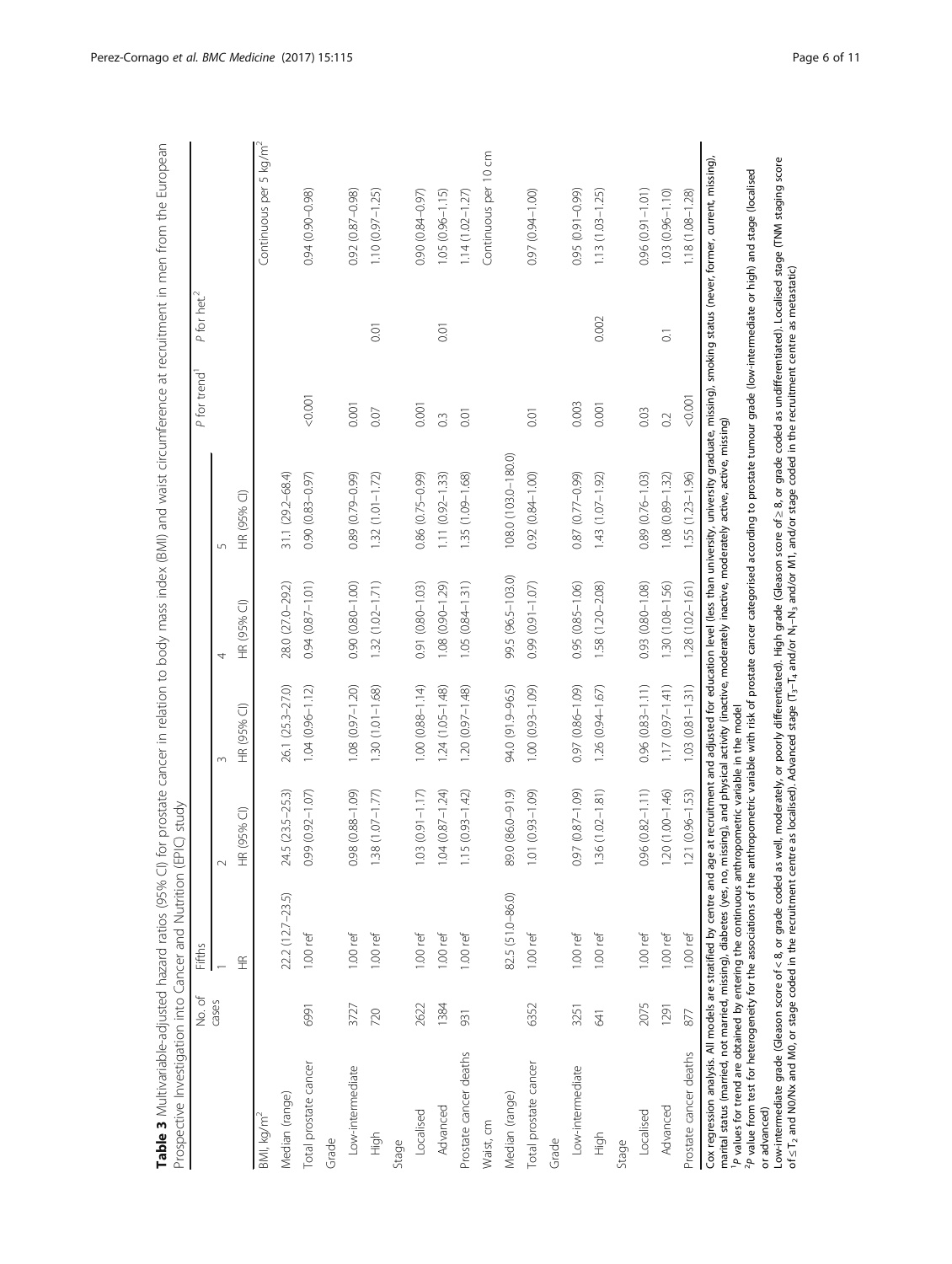1.01–1.72 for high-grade cancer) and stage ( $P_{\text{heterogeneity}} =$ 0.01; HR = 0.86, 0.75–0.99 for localised stage and HR = 1.11, 0.92–1.33 for advanced stage). Similarly, there was significant heterogeneity in the association with waist circumference by tumour grade ( $P_{\text{heterogeneity}} = 0.002$ ; HR = 0.87, 0.77–0.99 for low-intermediate-grade and  $HR = 1.43$ , 1.07–1.92 for high-grade cancer), but not by tumour stage  $(P_{heterogeneity} = 0.1)$ . There were statistically significant positive associations of prostate cancer death with BMI  $(HR = 1.35, 1.09 - 1.68)$  and waist circumference  $(HR =$ 1.55, 1.23–1.96).

The associations of hip circumference and WHR with prostate cancer risk are shown in Additional file [1](#page-7-0): Table S6. Total prostate cancer was inversely associated with hip circumference (HR for highest versus lowest fifth 0.86, 0.79–0.94). There was significant heterogeneity for hip circumference by tumour grade  $(P_{heterogeneity} <$ 0.001; HR = 0.84, 0.75–0.95 for low-intermediate-grade and HR = 1.37, 1.04–1.80 for high-grade cancer). WHR was not associated with total prostate cancer incidence. However, there was evidence of heterogeneity by cancer grade  $(P_{\text{heterogeneity}} = 0.004)$  and stage  $(P_{\text{heterogeneity}} =$ 0.02); WHR was positively associated with high-grade  $(HR = 1.46, 1.09 - 1.94, P<sub>trend</sub> = 0.004)$  and advanced stage (HR = 1.29, 1.05–1.58,  $P_{\text{trend}} = 0.01$ ), but not with low-intermediate-grade and localised prostate cancer. Hip circumference was significantly associated with risk of death from prostate cancer (HR for highest versus lowest fifth 1.43, 1.14–1.79), but no association between WHR and prostate cancer death was observed.

When BMI, waist circumference and WHR were categorised according to the WHO cut-off points, the results were broadly similar to those for these variables categorised in fifths (Additional file [1](#page-7-0): Table S7).

There was no evidence of heterogeneity for the associations of height, BMI and waist circumference with high-grade prostate cancer and prostate cancer death by age at recruitment (<60,  $\geq$  60 years), age at diagnosis  $(**65**,  $\geq$  65 years), or time between recruitment and diag$ nosis (<5,  $\geq$  5 years) (Additional file [1:](#page-7-0) Tables S8 (height), S9 (BMI) and S10 (waist circumference)).

The significant positive association of height, BMI and waist circumference with high-grade prostate cancer and prostate cancer death remained largely unchanged in the sensitivity analysis. After excluding men with missing data for covariates, we observed that the association of waist circumference with both high-grade prostate cancer and prostate cancer death was slightly larger, although the associations of height and BMI with risk were somewhat attenuated and were no longer statistically significant. When we used waist circumferenceadjusted residuals of BMI as the exposure, the positive association between BMI and prostate cancer death was no longer statistically significant and the direction was reversed  $(HR = 0.80, 0.51 - 1.25)$ . When we used BMIadjusted residuals of waist circumference as the exposure the association between waist circumference and prostate cancer death was essentially unchanged.

## **Discussion**

In this prospective analysis, men who were taller and with greater adiposity had an elevated risk of high-grade prostate cancer and death from prostate cancer. The associations were strongest for height and waist circumference.

Previous studies have found a positive association between height and risk of prostate cancer [[3](#page-8-0), [5](#page-9-0), [12](#page-9-0), [25](#page-9-0)–[30](#page-9-0)]. In our study, this positive association was only significant for high-grade prostate cancer and death from prostate cancer. While several prospective studies have found a positive association between height and death from prostate cancer [[3,](#page-8-0) [27](#page-9-0), [28](#page-9-0)], to our knowledge, no previous study has found a positive association between height and high-grade prostate cancer risk [[3](#page-8-0), [29, 30](#page-9-0)]. However, this might be due to the fact that not many studies have differentiated between prostate cancer stage and grade of the disease [\[12\]](#page-9-0). The mechanisms underlying this association of height with aggressive disease are not fully understood. Height is partly determined by genetic factors and it might also be a marker of cumulative early-life growth factor exposures, such as high IGF-I or childhood nutrition, which may increase the risk of prostate cancer [\[2](#page-8-0)]. Taller men have more cells (including stem cells) and larger prostate volumes [\[31\]](#page-9-0). However, men with smaller prostates have been found to have more high-grade/advanced disease and higher progression rates [[32](#page-9-0)].

Results from previous prospective studies have suggested that the association between obesity and prostate cancer may vary significantly across tumour characteristics [\[3,](#page-8-0) [6](#page-9-0)–[9\]](#page-9-0), with a positive association between adiposity and risk of aggressive (advanced stage and high grade combined) prostate cancer [[3](#page-8-0), [6](#page-9-0)–[9](#page-9-0)]. The association between genetically determined adiposity and prostate cancer risk has also recently been examined in a large Mendelian randomisation study [[33](#page-9-0)]. No association was observed between genetic score for adult BMI and WHR for total and aggressive prostate cancer (defined as a Gleason score of  $\geq 8$ , a disease stage of 'distant', a PSA level of > 100 ng/mL or death from prostate cancer); however, associations were not examined separately by tumour stage and grade [\[33](#page-9-0)]. In our analysis, adiposity tended to be positively associated with risk for high-grade tumours and prostate cancer death, and inversely related to non-aggressive prostate cancer tumours and total prostate cancer, which is in accordance with previous reports [[9](#page-9-0), [11](#page-9-0), [34](#page-9-0)]. The association of obesity with death might be for a specific tumour subtype such as tumours with the TMPRSS2:ERG gene fusion [[35\]](#page-9-0).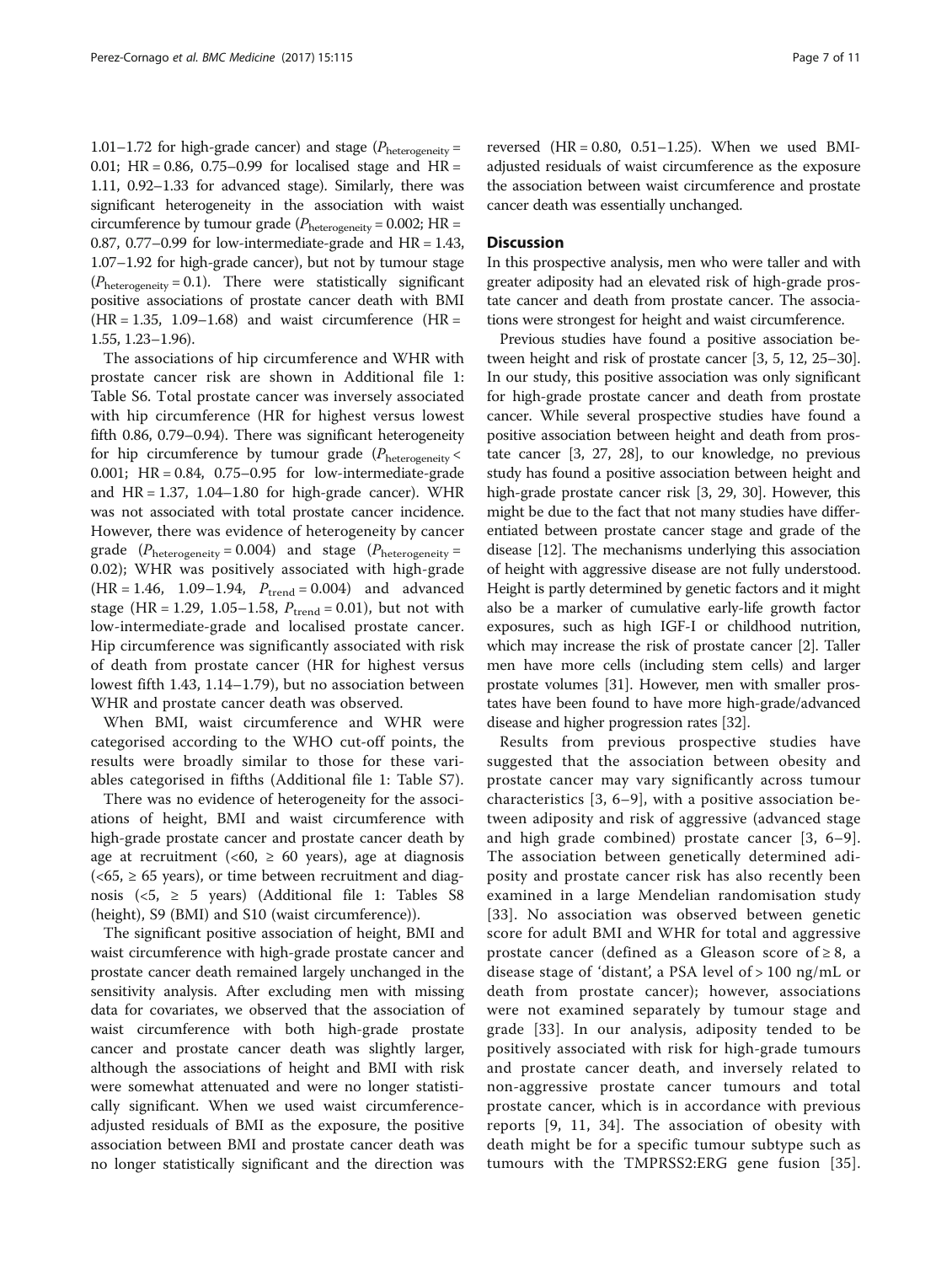<span id="page-7-0"></span>BMI adjusted for waist circumference probably reflects lean body mass rather than adiposity. The positive association between waist circumference and prostate cancer death was the only one maintained in all of the multiple sensitivity analyses. Although waist circumference and BMI are highly correlated, waist circumference has been proposed as a better marker of adiposity for men [[36\]](#page-9-0).

In our analysis, adiposity markers tended to be positively associated with aggressive tumours and prostate cancer mortality, and inversely related to non-aggressive prostate cancer tumours and total prostate cancer. These different associations by tumour characteristics may be partly due to differences in prostate cancer detection in men with obesity. Such men may be less likely to be diagnosed with prostate cancer overall, and in particular with early prostate cancer, because they have lower PSA concentrations (perhaps due to an increased blood volume since the total amount of PSA in blood does not differ by body mass), are less likely to undergo a biopsy, and are also likely to have larger prostates, making cancer detection more difficult [[37\]](#page-9-0). It may be also more difficult to perform a thorough digital rectal examination on men with obesity. A reduced likelihood of early detection and treatment might in turn lead to an elevated incidence of aggressive disease and high prostate cancer mortality in men with obesity [\[38\]](#page-9-0). However, several possible biological mechanisms that may underlie the association between obesity and prostate cancer death have been proposed, including mechanisms that involve insulin and the IGF-I axis, sex hormones, and inflammatory and oxidative stress pathways. Obesity is associated with disturbances in the IGF-I axis; an inverted U-shaped association between BMI and IGF-I has been observed, while BMI and concentrations of IGFBP-1 and -2 have been shown to be inversely associated [[39](#page-9-0)]. High circulating IGF-I levels are associated with an increased prostate cancer incidence in this cohort [\[40\]](#page-9-0) and in an individual participant meta-analysis of prospective studies [\[2](#page-8-0)]. Participants with obesity normally suffer from hyperinsulinemia, which has been linked to prostate cancer risk [\[41](#page-9-0)] and prostate cancer mortality [\[42](#page-9-0)]. Obesity is also related to a decrease in free testosterone and changes in other sex hormone concentrations [\[38\]](#page-9-0). Moreover, excess adiposity may contribute to the activation of proinflammatory signalling pathways [\[43\]](#page-9-0) and higher oxidative stress [[44](#page-9-0)], both of which have been suggested to be linked to higher prostate cancer risk [[45](#page-9-0), [46\]](#page-10-0).

This study has several strengths and also some limitations. The strengths include its prospective design, detailed information on potential confounders, long follow-up, the large sample size and number of incident cases, and the availability of data on prostate cancer tumour characteristics and mortality. Analyses by time to diagnosis showed

no evidence that the observed associations were due to reverse causality. Although measurements of fat mass were not available in this study, previous investigations have shown that both BMI and waist circumference are strongly correlated with total fat mass [\[47\]](#page-10-0). Participants in this cohort might be considered to be late middle-aged adults, since their mean age at recruitment was 52 years. In this age group, and especially in older adults, the use of BMI as a measure of overweight and obesity might be less sensitive because ageing is associated with a decrease in muscle mass and height [\[48\]](#page-10-0). It might therefore be argued that the use of BMI in our cohort may lead to an underestimate in the prevalence of obesity; however, we also use waist circumference, which has been found to be a better predictor of total body fat, and especially of abdominal adiposity in men, than BMI, because waist circumference is less influenced by muscle mass [\[48\]](#page-10-0). The lack of screening data is a limitation of this analysis. Information on tumour characteristics was only available for a subset of cases (24.8% of prostate cancer cases did not have any data on tumour characteristics) and men with obesity were less likely to have missing data on tumour stage and grade than were men who were not overweight. Data on early-life factors, including anthropometry, which may influence prostate cancer occurrence [[26](#page-9-0), [49\]](#page-10-0), were not available in the current study.

# Conclusion

In summary, the findings from this large European prospective study provide evidence that men with greater height and adiposity (high BMI and waist circumference) have an elevated risk of high-grade prostate cancer and prostate cancer death. The data presented illustrate the complex association of adiposity and prostate cancer, which varies by disease aggressiveness.

# Additional file

[Additional file 1: Table S1.](dx.doi.org/10.1186/s12916-017-0876-7) List of all of the local ethics committees for the European Prospective Investigation into Cancer and Nutrition (EPIC) study. Table S2. Distribution of cases by tumour grade in men from the EPIC study. Table S3. Baseline characteristics of participants according to fifths of height at recruitment in men from the EPIC study. Table S4. Baseline characteristics of participants according to fifths of waist circumference at recruitment in men from the EPIC study. Table S5. Distribution of study participants and prostate cancer cases by country. Table S6. Multivariable-adjusted hazard ratios (95% CI) for prostate cancer in relation to hip circumference and waist to hip ratio (WHR) at recruitment in men from the EPIC study. Table S7. Multivariable-adjusted hazard ratios (95% CI) for prostate cancer in relation to BMI, waist circumference and WHR using the WHO cut-off points at recruitment in men from the EPIC study. Table S8. Stratified and sensitivity analyses. Multivariable-adjusted hazard ratios (95% CI) for high-grade prostate cancer and death from prostate cancer in relation to height (per 10 cm unit increase) at recruitment in men from the EPIC study. Table S9. Stratified and sensitivity analyses. Multivariable-adjusted hazard ratios (95% CI) for high-grade prostate cancer and death from prostate cancer in relation to BMI (per 5 kg/ $m^2$  unit increase) at recruitment in men from the EPIC study.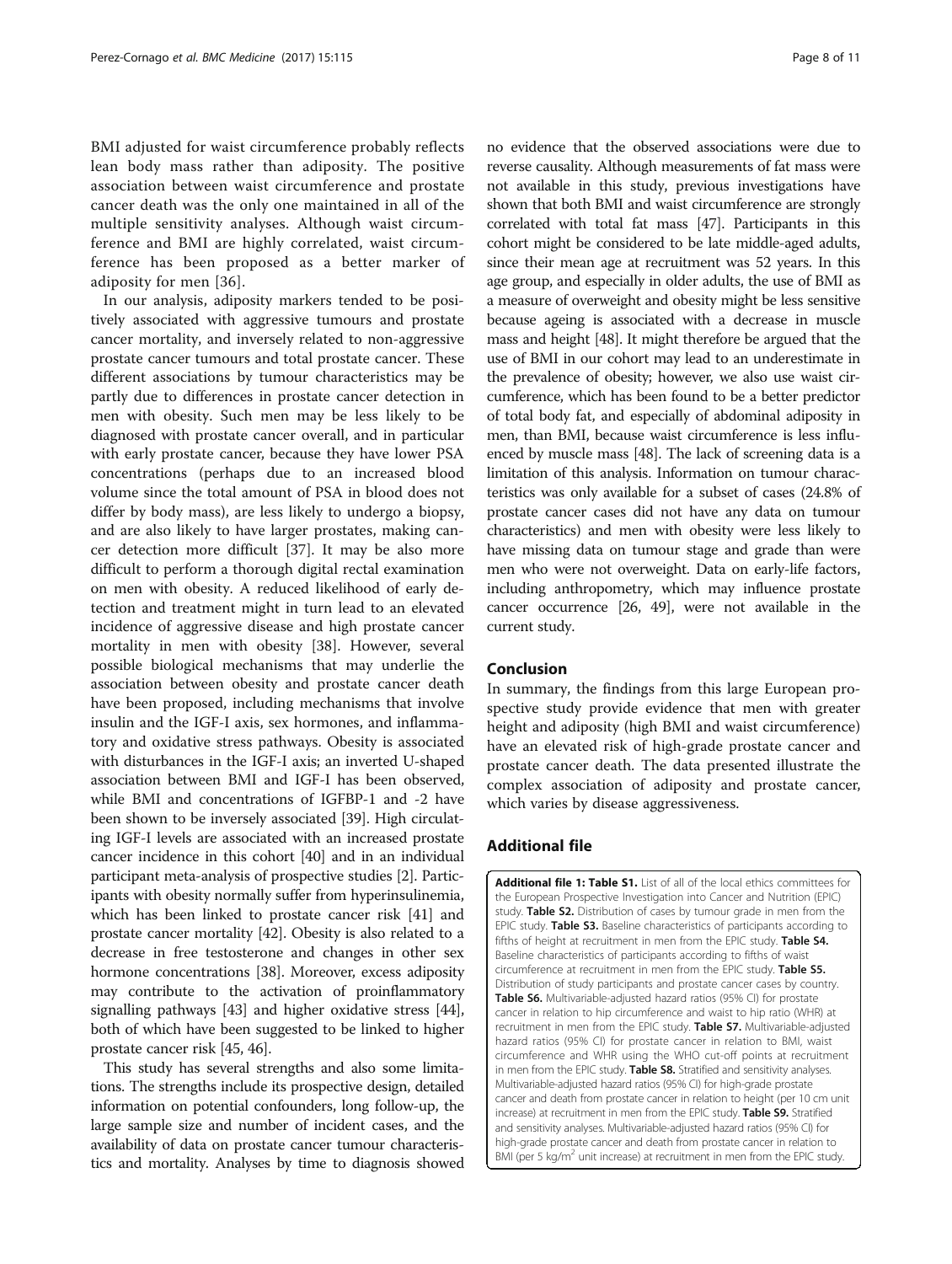#### <span id="page-8-0"></span>Abbreviations

BMI: body mass index; CIs: confidence intervals; EPIC: European Prospective Investigation into Cancer and Nutrition; HRs: hazard ratios; IGF-I: insulin-like growth factor I; PSA: prostate-specific antigen; TNM: tumour node metastasis; WHO: World Health Organization; WHR: waist to hip ratio

#### Acknowledgements

We thank all participants in the EPIC cohort for their contribution to the study.

#### Funding

These analyses were supported by Cancer Research UK (C8221/A19170). The coordination of EPIC is financially supported by the European Commission (DG-SANCO) and the International Agency for Research on Cancer. The national cohorts are supported by Danish Cancer Society (Denmark); German Cancer Aid, German Cancer Research Center (DKFZ), Federal Ministry of Education and Research (BMBF), Deutsche Krebshilfe, Deutsches Krebsforschungszentrum and Federal Ministry of Education and Research (Germany); the Hellenic Health Foundation (Greece); Associazione Italiana per la Ricerca sul Cancro-AIRC-Italy and National Research Council (Italy); Dutch Ministry of Public Health, Welfare and Sports (VWS), Netherlands Cancer Registry (NKR), LK Research Funds, Dutch Prevention Funds, Dutch ZON (Zorg Onderzoek Nederland), World Cancer Research Fund (WCRF), Statistics Netherlands (The Netherlands); Health Research Fund (FIS) PI13/ 00061 (EPIC-Granada) and, PI13/01162 (EPIC-Murcia), Regional Governments of Andalucía, Asturias, Basque Country, Murcia and Navarra, ISCIII Health Research Funds RD12/0036/0018 (cofounded by FEDER funds/European Regional Development Fund ERDF) (Spain); Swedish Cancer Society, Swedish Research Council and County Councils of Skåne and Västerbotten (Sweden); Cancer Research UK (14136 to EPIC-Norfolk; C570/A16491 for EPIC-Oxford), Medical Research Council (1000143 to EPIC-Norfolk, MR/M012190/1 to EPIC-Oxford) (UK).

#### Availability of data and materials

EPIC data are available for investigators who seek to answer important questions on health and disease in the context of research projects that are consistent with the legal and ethical standard practices of IARC/WHO and the EPIC Centres. The primary responsibility for accessing the data belongs to the EPIC centres that provided them. For information on how to submit an application for gaining access to EPIC data and/or biospecimens, please follow the instructions at [http://epic.iarc.fr/access/index.php.](http://epic.iarc.fr/access/index.php)

#### Authors' contributions

The authors' responsibilities were as follows. AP-C, TJK and RCT conceived and designed the research. AP-C analysed the data. AP-C, PNA, TJK and RCT were responsible for drafting the manuscript. TP, KKT, AT, AO KO, RK, TK, HB, AS, AT, PL, MK, VK, DP, CS, RT, HBB-d-M, AA, NL, EM-P, AB, MDC, JRQ, PS, CH, NW, KTK, JAS, MG, HF, DA and HW provided the original data, information on the respective populations, and advice on the study design, analysis and interpretation of the results. ER was the overall coordinator of the EPIC project, which was conceptualised, designed and implemented in collaboration with the principal investigators in the collaborating centres. All of the authors read and approved the final manuscript. None of the authors had financial or non-financial interests relevant to the submitted manuscript.

#### Competing interests

The authors declare that they have no competing interests.

#### Consent for publication

Not applicable.

#### Ethics approval and consent to participate

This study complies with the Declaration of Helsinki. Ethical review boards of IARC and all local institutions where participants had been recruited gave approval for the study, and all participants gave written informed consent for data collection and storage, as well as individual follow-up. The full list of

all the local ethics committees that granted approval for the EPIC study can be found in Additional file [1](#page-7-0): Table S1.

# Publisher's Note

Springer Nature remains neutral with regard to jurisdictional claims in published maps and institutional affiliations.

#### Author details

<sup>1</sup> Cancer Epidemiology Unit, Nuffield Department of Population Health, University of Oxford, Oxford OX3 7LF, United Kingdom. <sup>2</sup>Molecular Epidemiology Group, Max Delbrueck Center for Molecular Medicine in the Helmholtz Association (MDC), Berlin, Germany. <sup>3</sup>Department of Hygiene and Epidemiology, University of Ioannina School of Medicine, Ioannina, Greece. 4 Department of Epidemiology and Biostatistics, School of Public Health, Imperial College London, London, United Kingdom. <sup>5</sup>Danish Cancer Society Research Center, Copenhagen, Denmark. <sup>6</sup>Department of Public Health Section for Epidemiology, Aarhus University, Aarhus, Denmark. <sup>7</sup>Division of Cancer Epidemiology, German Cancer Research Center (DKFZ), Heidelberg, Germany. <sup>8</sup>Department of Epidemiology, German Institute of Human Nutrition Potsdam-Rehbrücke, Nuthetal, Germany. <sup>9</sup>Hellenic Health Foundation, Athens, Greece. <sup>10</sup>WHO Collaborating Center for Nutrition and Health, Unit of Nutritional Epidemiology and Nutrition in Public Health, Department of Hygiene, Epidemiology and Medical Statistics, University of Athens Medical School, Athens, Greece. <sup>11</sup>Department of Epidemiology, Harvard School of Public Health, Boston, USA. <sup>12</sup>Epidemiology and Prevention Unit, Fondazione IRCCS Istituto Nazionale dei Tumori, Milano, Italy. <sup>13</sup>Cancer Risk Factors and Life-Style Epidemiology Unit, Cancer Research and Prevention Institute – ISPO, Florence, Italy. <sup>14</sup>Unit of Cancer Epidemiology, AO Citta' della Salute e della Scienza-University of Turin and Center for Cancer Prevention (CPO-Piemonte), Turin, Italy. <sup>15</sup>Cancer Registry and Histopathology Unit, "Civic - M.P. Arezzo" Hospital, Azienda Sanitaria Provinciale, Ragusa, Italy. <sup>16</sup>Department for Determinants of Chronic Diseases (DCD), National Institute for Public Health and the Environment (RIVM), Bilthoven, The Netherlands. <sup>17</sup> Department of Social & Preventive Medicine, Faculty of Medicine, University of Malaya, Kuala Lumpur, Malaysia. <sup>18</sup>Unit of Nutrition and Cancer, Cancer Epidemiology Research Program, Catalan Institute of Oncology-IDIBELL, L'Hospitalet de Llobregat, Barcelona, Spain.<br><sup>19</sup>Public Health Division of Gipuzkoa, Regional Government of the Basque Country, Donostia, Spain. 20CIBER of Epidemiology and Public Health (CIBERESP), Madrid, Spain. 21Escuela Andaluza de Salud Pública, Instituto de Investigación Biosanitaria ibs, GRANADA, Hospitales Universitarios de Granada/Universidad de Granada, Granada, Spain. 22Navarra Public Health Institute, Pamplona, Spain. <sup>23</sup>Navarra Institute for Health Research (IdiSNA), Pamplona, Spain. 24Department of Epidemiology, Regional Health Council, IMIB-Arrixaca, Murcia, Spain. 25Department of Health and Social Sciences, Universidad de Murcia, Murcia, Spain. 26Public Health Directorate, Asturias, Spain. 27Department of Surgical Sciences, Uppsala University, Uppsala, Sweden. <sup>28</sup>Department of Surgical and Perioperative Sciences, Urology and Andrology, Umeå University, Umeå, Sweden. <sup>29</sup>Department of Biobank Research, Umeå University, Umeå, Sweden. 30MRC Epidemiology Unit, University of Cambridge, Cambridge, United Kingdom. 31University of Cambridge School of Clinical Medicine, Cambridge, United Kingdom. <sup>32</sup>Section of Nutrition and Metabolism, International Agency for Research on Cancer, Lyon, France.

### Received: 8 December 2016 Accepted: 16 May 2017 Published online: 13 July 2017

#### References

- 1. Ferlay J, Soerjomataram I, Dikshit R, Eser S, Mathers C, Rebelo M, Parkin DM, Forman D, Bray F. Cancer incidence and mortality worldwide: sources, methods and major patterns in GLOBOCAN 2012. Int J Cancer. 2015;136(5):E359–386.
- 2. Travis RC, Appleby PN, Martin RM, Holly JM, Albanes D, Black A, Bueno-de-Mesquita HB, Chan JM, Chen C, Chirlaque MD, et al. A meta-analysis of individual participant data reveals an association between circulating levels of IGF-I and prostate cancer risk. Cancer Res. 2016;76(8):2288–300.
- 3. Moller E, Wilson KM, Batista JL, Mucci LA, Balter K, Giovannucci E. Body size across the life course and prostate cancer in the Health Professionals Follow-up Study. Int J Cancer. 2015;138(4):853–65.
- 4. Ng M, Fleming T, Robinson M, Thomson B, Graetz N, Margono C, Mullany EC, Biryukov S, Abbafati C, Abera SF, et al. Global, regional, and national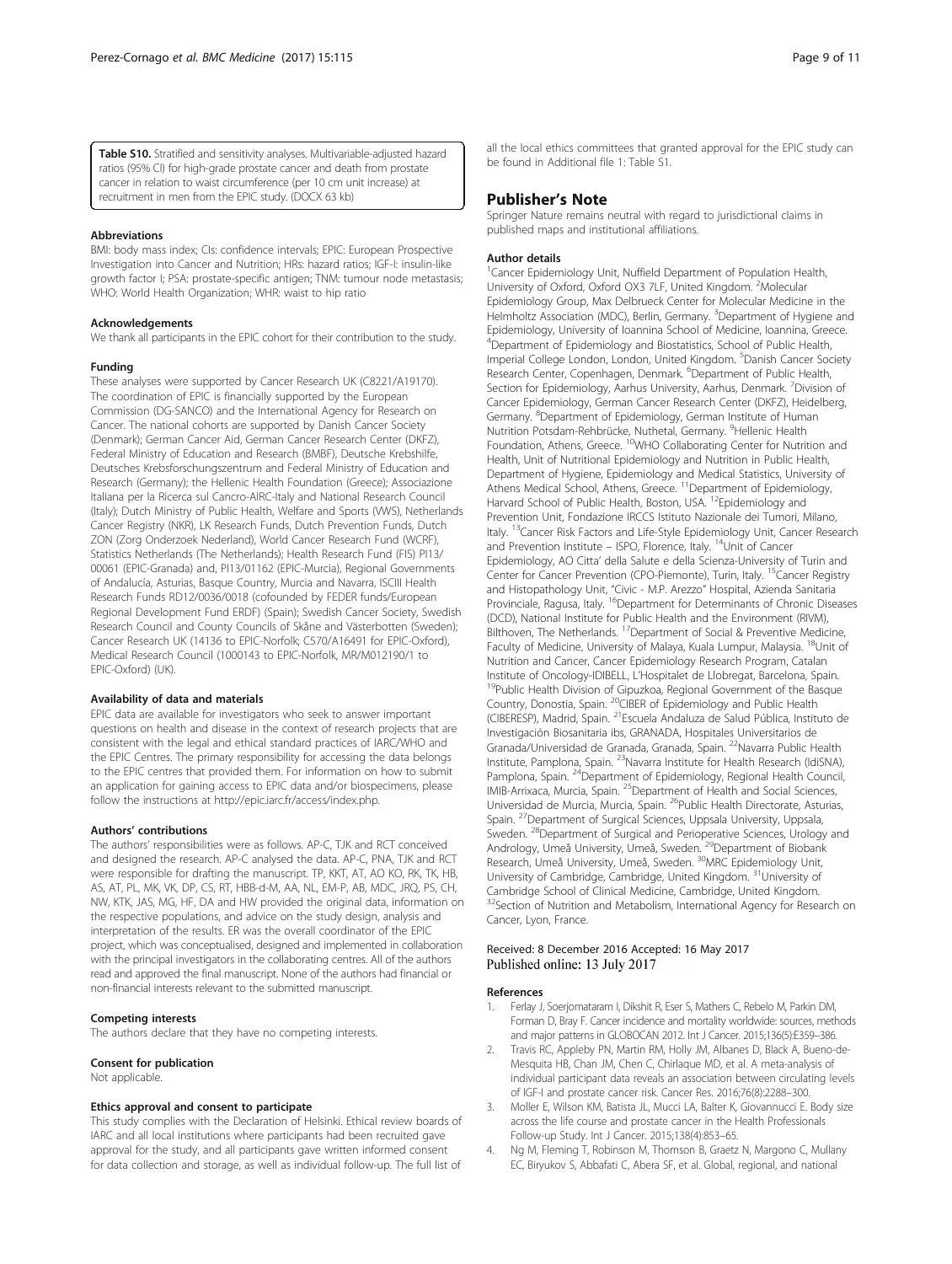<span id="page-9-0"></span>prevalence of overweight and obesity in children and adults during 1980- 2013: a systematic analysis for the Global Burden of Disease Study 2013. Lancet. 2014;384(9945):766–81.

- MacInnis RJ, English DR. Body size and composition and prostate cancer risk: systematic review and meta-regression analysis. Cancer Causes Control. 2006;17(8):989–1003.
- Cao Y, Ma J. Body mass index, prostate cancer-specific mortality, and biochemical recurrence: a systematic review and meta-analysis. Cancer Prev Res (Phila). 2011;4(4):486–501.
- 7. Littman AJ, White E, Kristal AR. Anthropometrics and prostate cancer risk. Am J Epidemiol. 2007;165(11):1271–9.
- 8. Vidal AC, Howard LE, Moreira DM, Castro-Santamaria R, Andriole Jr GL, Freedland SJ. Obesity increases the risk for high-grade prostate cancer: results from the REDUCE study. Cancer Epidemiol Biomarkers Prev. 2014; 23(12):2936–42.
- Rodriguez C, Freedland SJ, Deka A, Jacobs EJ, McCullough ML, Patel AV, Thun MJ, Calle EE. Body mass index, weight change, and risk of prostate cancer in the Cancer Prevention Study II Nutrition Cohort. Cancer Epidemiol Biomarkers Prev. 2007;16(1):63–9.
- 10. Engeland A, Tretli S, Bjorge T. Height, body mass index, and prostate cancer: a follow-up of 950000 Norwegian men. Br J Cancer. 2003;89(7):1237–42.
- 11. Wright ME, Chang SC, Schatzkin A, Albanes D, Kipnis V, Mouw T, Hurwitz P, Hollenbeck A, Leitzmann MF. Prospective study of adiposity and weight change in relation to prostate cancer incidence and mortality. Cancer. 2007; 109(4):675–84.
- 12. WCRF/AICR. World Cancer Research Fund International/American Institute for Cancer Research Continuous Update Project Report: Diet, Nutrition, Physical Activity, and Prostate Cancer. 2014. [http://www.wcrf.org/sites/](http://www.wcrf.org/sites/default/files/Prostate-Cancer-SLR-2014.pdf) [default/files/Prostate-Cancer-SLR-2014.pdf](http://www.wcrf.org/sites/default/files/Prostate-Cancer-SLR-2014.pdf). Accessed 1 Apr 2016.
- 13. Discacciati A, Orsini N, Wolk A. Body mass index and incidence of localized and advanced prostate cancer–a dose-response meta-analysis of prospective studies. Ann Oncol. 2012;23(7):1665–71.
- 14. Pischon T, Boeing H, Weikert S, Allen N, Key T, Johnsen NF, Tjonneland A, Severinsen MT, Overvad K, Rohrmann S, et al. Body size and risk of prostate cancer in the European prospective investigation into cancer and nutrition. Cancer Epidemiol Biomarkers Prev. 2008;17(11):3252–61.
- 15. Riboli E, Hunt KJ, Slimani N, Ferrari P, Norat T, Fahey M, Charrondiere UR, Hemon B, Casagrande C, Vignat J, et al. European prospective investigation into cancer and nutrition (EPIC): study populations and data collection. Public Health Nutr. 2002;5(6B):1113–24.
- 16. World Health Organization. International statistical classification of diseases and related health problems. 10th revision. [http://apps.who.int/](http://apps.who.int/classifications/icd10/browse/2010/en) [classifications/icd10/browse/2010/en](http://apps.who.int/classifications/icd10/browse/2010/en). Accessed 01 Apr 2016.
- 17. Haftenberger M, Lahmann PH, Panico S, Gonzalez CA, Seidell JC, Boeing H, Giurdanella MC, Krogh V, Bueno-de-Mesquita HB, Peeters PH, et al. Overweight, obesity and fat distribution in 50- to 64-year-old participants in the European Prospective Investigation into Cancer and Nutrition (EPIC). Public Health Nutr. 2002;5(6B):1147–62.
- 18. Spencer EA, Roddam AW, Key TJ. Accuracy of self-reported waist and hip measurements in 4492 EPIC-Oxford participants. Public Health Nutr. 2004;7(6):723–7.
- 19. Wareham NJ, Jakes RW, Rennie KL, Schuit J, Mitchell J, Hennings S, Day NE. Validity and repeatability of a simple index derived from the short physical activity questionnaire used in the European Prospective Investigation into Cancer and Nutrition (EPIC) study. Public Health Nutr. 2003;6(4):407–13.
- 20. InterAct C, Peters T, Brage S, Westgate K, Franks PW, Gradmark A, Tormo Diaz MJ, Huerta JM, Bendinelli B, Vigl M, et al. Validity of a short questionnaire to assess physical activity in 10 European countries. Eur J Epidemiol. 2012;27(1):15–25.
- 21. Physical status: the use and interpretation of anthropometry. Report of a WHO Expert Committee. World Health Organ Tech Rep Ser. 1995;854:1–452.
- 22. World Health Organization. Waist Circumference and Waist-hip Ratio: Report of a WHO Expert Consultation. Geneva: WHO; 2008.
- 23. Smith-Warner SA, Spiegelman D, Ritz J, Albanes D, Beeson WL, Bernstein L, Berrino F, van den Brandt PA, Buring JE, Cho E, et al. Methods for pooling results of epidemiologic studies: the Pooling Project of Prospective Studies of Diet and Cancer. Am J Epidemiol. 2006;163(11):1053–64.
- 24. Roswall N, Freisling H, Bueno-de-Mesquita HB, Ros M, Christensen J, Overvad K, Boutron-Ruault MC, Severi G, Fagherazzi G, Chang-Claude J, et al. Anthropometric measures and bladder cancer risk: a prospective study in the EPIC cohort. Int J Cancer. 2014;135(12):2918–29.
- 25. Zuccolo L, Harris R, Gunnell D, Oliver S, Lane JA, Davis M, Donovan J, Neal D, Hamdy F, Beynon R, et al. Height and prostate cancer risk: a large nested case-control study (ProtecT) and meta-analysis. Cancer Epidemiol Biomarkers Prev. 2008;17(9):2325–36.
- 26. Sutcliffe S, Colditz GA. Prostate cancer: is it time to expand the research focus to early-life exposures? Nat Rev Cancer. 2013;13(3):208–518.
- Batty GD, Kivimaki M, Clarke R, Davey Smith G, Shipley MJ. Modifiable risk factors for prostate cancer mortality in London: forty years of follow-up in the Whitehall study. Cancer Causes Control. 2011;22(2):311–8.
- 28. Rodriguez C, Patel AV, Calle EE, Jacobs EJ, Chao A, Thun MJ. Body mass index, height, and prostate cancer mortality in two large cohorts of adult men in the United States. Cancer Epidemiol Biomarkers Prev. 2001;10(4):345–53.
- 29. Hernandez BY, Park SY, Wilkens LR, Henderson BE, Kolonel LN. Relationship of body mass, height, and weight gain to prostate cancer risk in the multiethnic cohort. Cancer Epidemiol Biomarkers Prev. 2009;18(9):2413–21.
- 30. Gong Z, Neuhouser ML, Goodman PJ, Albanes D, Chi C, Hsing AW, Lippman SM, Platz EA, Pollak MN, Thompson IM, et al. Obesity, diabetes, and risk of prostate cancer: results from the prostate cancer prevention trial. Cancer Epidemiol Biomarkers Prev. 2006;15(10):1977–83.
- 31. Fowke JH, Motley SS, Cookson MS, Concepcion R, Chang SS, Wills ML, Smith Jr JA. The association between body size, prostate volume and prostatespecific antigen. Prostate Cancer Prostatic Dis. 2007;10(2):137–42.
- 32. Freedland SJ, Isaacs WB, Platz EA, Terris MK, Aronson WJ, Amling CL, Presti Jr JC, Kane CJ. Prostate size and risk of high-grade, advanced prostate cancer and biochemical progression after radical prostatectomy: a search database study. J Clin Oncol. 2005;23(30):7546–54.
- 33. Gao C, Patel CJ, Michailidou K, Peters U, Gong J, Schildkraut J, Schumacher FR, Zheng W, Boffetta P, Stucker I, et al. Mendelian randomization study of adiposity-related traits and risk of breast, ovarian, prostate, lung and colorectal cancer. Int J Epidemiol. 2016;45(3):896–908.
- 34. Zhong S, Yan X, Wu Y, Zhang X, Chen L, Tang J, Zhao J. Body mass index and mortality in prostate cancer patients: a dose-response meta-analysis. Prostate Cancer Prostatic Dis. 2016;19(2):122–31.
- 35. Pettersson A, Lis RT, Meisner A, Flavin R, Stack EC, Fiorentino M, Finn S, Graff RE, Penney KL, Rider JR, et al. Modification of the association between obesity and lethal prostate cancer by TMPRSS2:ERG. J Natl Cancer Inst. 2013;105(24):1881–90.
- 36. Thomas EL, Parkinson JR, Frost GS, Goldstone AP, Dore CJ, McCarthy JP, Collins AL, Fitzpatrick JA, Durighel G, Taylor-Robinson SD, et al. The missing risk: MRI and MRS phenotyping of abdominal adiposity and ectopic fat. Obesity (Silver Spring). 2012;20(1):76–87.
- 37. Banez LL, Hamilton RJ, Partin AW, Vollmer RT, Sun L, Rodriguez C, Wang Y, Terris MK, Aronson WJ, Presti Jr JC, et al. Obesity-related plasma hemodilution and PSA concentration among men with prostate cancer. JAMA. 2007;298(19):2275–80.
- 38. Allott EH, Masko EM, Freedland SJ. Obesity and prostate cancer: weighing the evidence. Eur Urol. 2013;63(5):800–9.
- Crowe FL, Key TJ, Allen NE, Appleby PN, Overvad K, Gronbaek H, Tjonneland A, Halkjaer J, Dossus L, Boeing H, et al. A cross-sectional analysis of the associations between adult height, BMI and serum concentrations of IGF-I and IGFBP-1 -2 and -3 in the European Prospective Investigation into Cancer and Nutrition (EPIC). Ann Hum Biol. 2011;38(2):194–202.
- 40. Price AJ, Allen NE, Appleby PN, Crowe FL, Travis RC, Tipper SJ, Overvad K, Gronbaek H, Tjonneland A, Johnsen NF, et al. Insulin-like growth factor-i concentration and risk of prostate cancer: results from the European Prospective Investigation into Cancer and Nutrition. Cancer Epidemiol Biomarkers Prev. 2012;21(9):1531–41.
- 41. Albanes D, Weinstein SJ, Wright ME, Mannisto S, Limburg PJ, Snyder K, Virtamo J. Serum insulin, glucose, indices of insulin resistance, and risk of prostate cancer. J Natl Cancer Inst. 2009;101(18):1272–9.
- 42. Bensimon L, Yin H, Suissa S, Pollak MN, Azoulay L. Type 2 diabetes and the risk of mortality among patients with prostate cancer. Cancer Causes Control. 2014;25(3):329–38.
- 43. Johnson AR, Milner JJ, Makowski L. The inflammation highway: metabolism accelerates inflammatory traffic in obesity. Immunol Rev. 2012;249(1):218–38.
- Marseglia L, Manti S, D'Angelo G, Nicotera A, Parisi E, Di Rosa G, Gitto E, Arrigo T. Oxidative stress in obesity: a critical component in human diseases. Int J Mol Sci. 2015;16(1):378–400.
- 45. Paschos A, Pandya R, Duivenvoorden WC, Pinthus JH. Oxidative stress in prostate cancer: changing research concepts towards a novel paradigm for prevention and therapeutics. Prostate Cancer Prostatic Dis. 2013; 16(3):217–25.